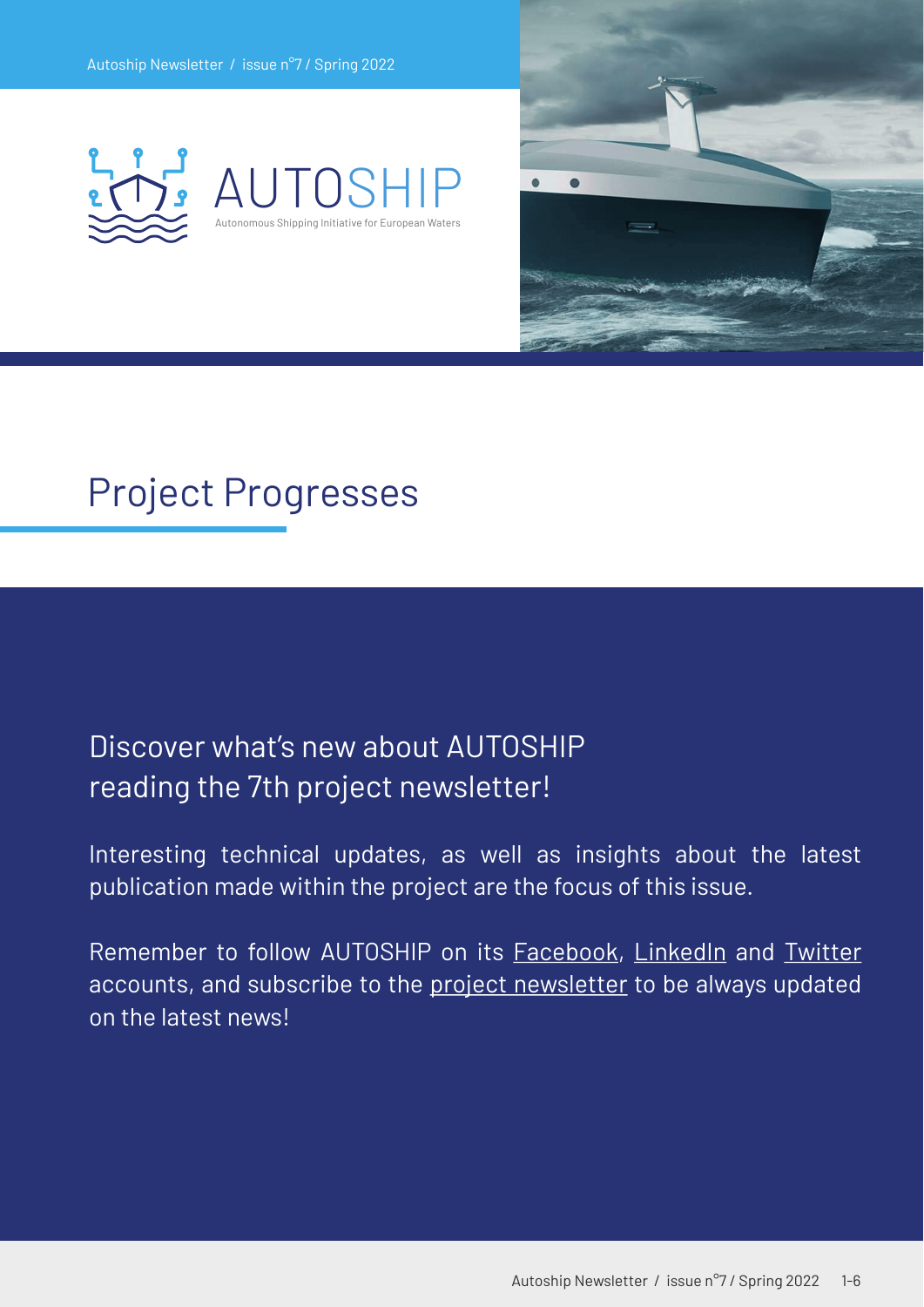#### **Proposed regulatory, legal and liabilities frameworks amendments**

Deliverable 7.4 aims to address the potential gaps identified in WP2 in the existing legal, regulatory and liabilities frameworks for the two AUTOSHIP use cases (the IWW barge and the SSS cargo ship) by comprehensive studying several sources including the pertinent literature review on international regulatory framework analysis, relevant autonomous ship projects' outcomes. The partners as well as the strategic advisory groups are expected to provide feedback to refine the proposals.

To address the identified gaps, this study refers to the outcome of the Regulatory Scoping Exercising (RSE), which was initiated by IMO to assess the degree of acceptability of MASS operations within the existing regulatory framework. RSE reports four alternative ways to address the limitations of the existing regulatory instruments, which are also adopted in this study by either: (a) Developing interpretations or equivalences as provided by the instruments (b) Amending existing instruments and/or (c) Developing new instruments and (d) None of the above. Four degrees of autonomy have been considered as identified in RSE. The performed analysis has captured some instruments that require onboard human/manual intervention to comply with the provisions and identified them highly severe, as these involve international acceptance for autonomous ships. Some instruments require human involvement actively or passively, but not necessarily on-board presence or system upgradation with key enabling technologies (KETs). These are considered of moderate severity, as trusted advanced technology could support the alternative provisions of these instruments. Last but not least, the instruments that require only wording adjusting or inclusion of new/amending definitions are characterised with the least severity level.

The existing legal framework has also been analysed, in specific UNCLOS and national conventions. Flag state jurisdiction, port and coastal state jurisdiction and other provisions, such as mandatory manning requirement, masters' obligation to render assistance in distress situations that create barriers to autonomous ships' operability have been identified and relevant proposals are presented for national and international levels.

In addition, a detailed analysis has been carried out of the liabilities and insurance aspects frameworks with regard to shipowners, system suppliers, remote operators, cargo, assets, new technologies, criminal offences, cyber risks and operations with the following subtasks: (a) Assessment of current liabilities and insurance scenarios considering the anticipated autonomous shipping growth; (b) New players with new risk and shifting of risk towards new players; (c) Identify the changes in the distribution of liabilities among current stakeholders and propose amendments to address those changes; (d) Insurance framework considering the autonomous shipping landscape.

This deliverable will fuel the development of a roadmap for autonomous ship adoption and the AUTOSHIP proposal planned for submission to IMO (both in WP8).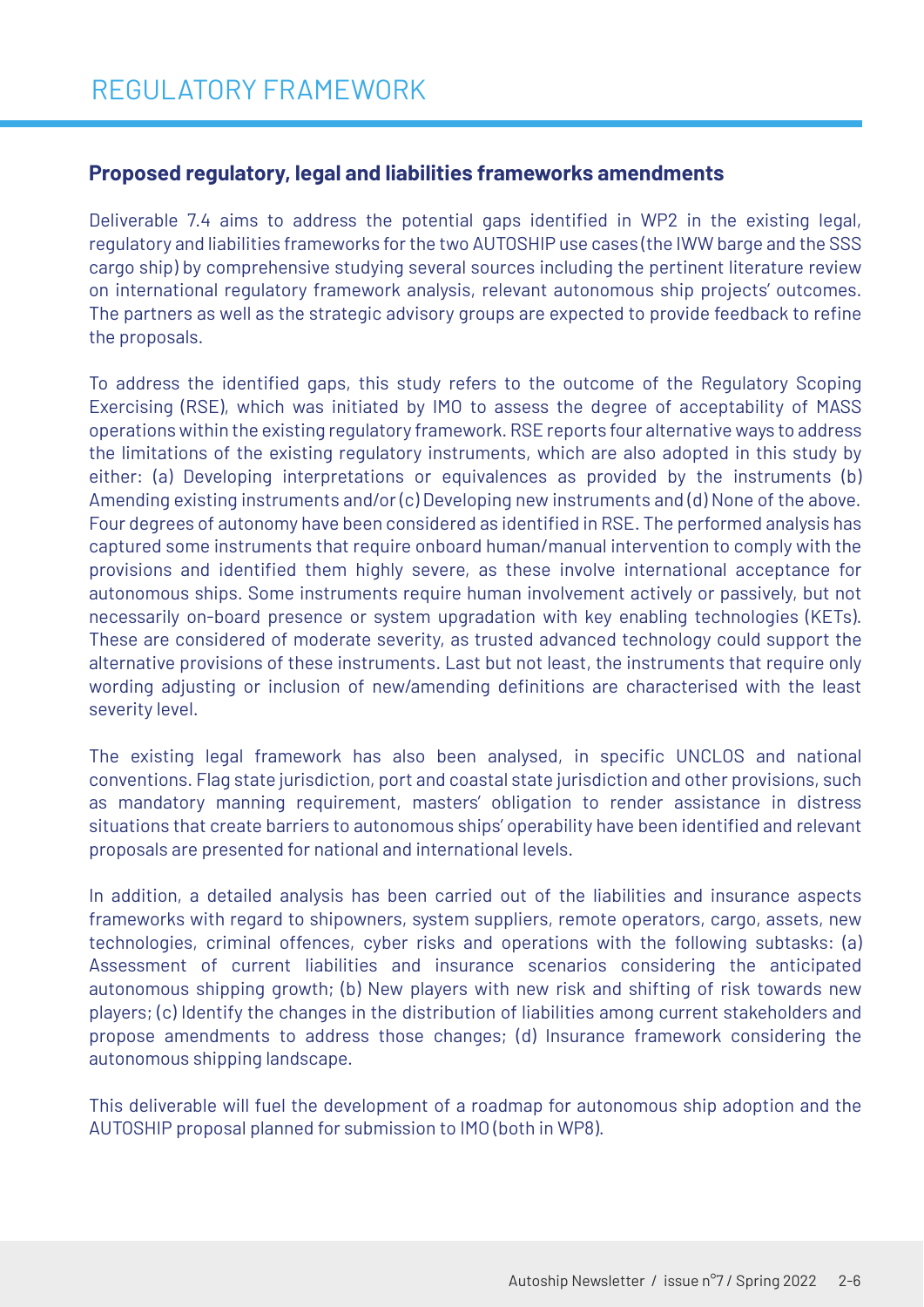#### **D7.2 Training Framework for crew, operators and designers**

D7.2 aims to develop a training framework for autonomous shipping. Autonomous shipping has different working environments compared to conventional shipping regardless of autonomy level. To enable safe and reliable autonomous shipping, modifications of present training framework are necessary. The conventional training framework as well as the characteristics of the autonomous operations are analysed to identify the competences covered from existing training courses and the additional competences required for the two AUTOSHIP use cases, the operations of which are categorised into main functions.

The conventional shipping requirements (certificates and training courses) under existing international conventions are first reviewed considering basic elements of navigation and machinery operations. Competences for autonomous operations are subsequently identified, whereas new training courses for developing the competences are recommended, and conventions updates are proposed.

#### **D7.3 Autonomous ships Socio-economic Impacts Perspective Analysis**

D7.3 aims to investigate how the autonomous ships will impact the society, considering the environmental, financial, social and managerial aspects. This investigation is carried out by comparing the Key Performance Indexes (KPIs), identified in WP2, and by a Cost-Benefit analysis of scenarios that consider (a) the actual technology level (baseline, manned vessel), (b) the technology fully developed (fully autonomous and regulated vessel), and (c) the transition period (assisted autonomous operation, with human supervision). This investigation is carried out considering the Inland Waterway (IWW) and Short Sea Shipping (SSS) demonstrators considered in this project.

The impact of the autonomous vessels in the societal KPIs were qualitatively estimated considering aspects of jobs, security, public opinion and infrastructures, for both demonstrators. To quantitative evaluate the financial and environmental KPIs, a method was employed that use the real traffic data and engine monitoring data to identify the actual operation profile from the SSS vessel. This profile was used to estimate the energy and fuel consumption of the vessel, which are used to calculate the emissions impact factors (environmental KPIs) and the costs (financial KPIs).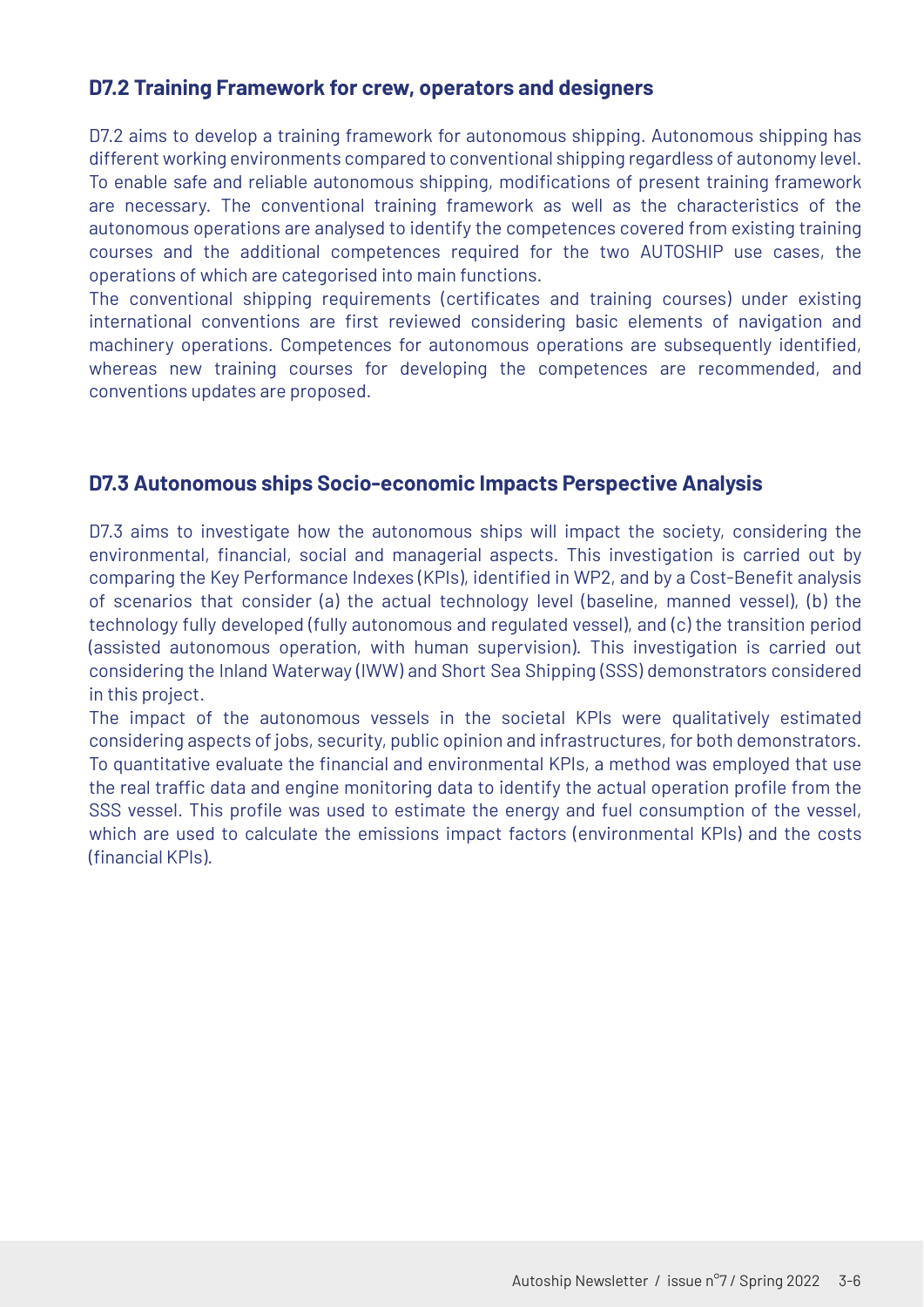## DSS DECISION SUPPORT SYSTEM (SOFTWARE AND DOCUMENTATION)

The AUTOSHIP project has been working towards a goal of reducing the uncertainty related to investing in the development of MASS based transport system concepts. The challenge is to decide if a transport system idea is worth moving forward with to develop a concept that can be realised. Key questions are: is it feasible to realize the idea? Will it result in a viable transport system in terms of economy, emissions, logistical and societal factors? The idea for solving this problem is to create a tool where it is possible to design an early phase MASS and transport system concept model, and to estimate key performance indicators (KPIs) for that concept model. These KPIs can be used in cost benefit analysis of investing in the MASS-based transportation system concept.

The AUTOSHIP development towards this strategic goal has been structured through a set of deliverables building on each other and creating the foundation from which a tool could be implemented. This started at the beginning of the project with deliverable D2.1 *Complete supply chain mapping & identification of interactions between SSS and IWW demonstrators, where the project demonstrator* supply chains were mapped and a generic supply chain model for waterborne supply chains were developed. This was used in deliverable D3.1 Autonomous ship design standards, which provided a framework for autonomous ship system development and assessment methods called the AUTOSHIP reference architecture (AURA). Both D2.1 and D3.1 were used in deliverable D3.2 *Autonomous ship design methods and test principles*, where a high-level autonomous ship design framework structure was outlined. Including an outline of tools for analysing MASS concepts and MASS based transport system concepts. Based on this, an initial version of a tool that could estimate energy, cost and emission, for a MASS concept, was developed in D3.3 *Cost-benefit analysis tool for early design phases*. All of this was the basis for deliverables D7.5 *Complete supply chain and logistics* model and D8.1 Generic Business case model and KPIs. Finally, all this work came together in the development of deliverable D8.3 DSS decision support system, which is a tool that generates the input to cost benefit analysis of investing in the MASS based transport system concept. The CBA method, and application on the project demonstrators, will be given in the upcoming deliverable D7.3 Autonomous ship Socio-economic Impacts Perspective Analysis.

The DSS tool is made by two sub-tools that work on the same project (i.e., transportation system concept) and share data. One is the Logistics Analysis tool, where the logistic system is modelled and adjusted until it performs satisfactory in terms of cargo flow, and in terms of the capacity utilization of the logistic system components (and some other logistical KPIs). The result of using this tool is twofold, firstly an initial feasibility check of the idea; is it all possible to realize (not considering costs, emissions, etc.)? And secondly, input to the second sub-tool, which is the MASS analysis tool. The MASS analysis tool is designed for estimating costs, emissions, and societal costs (external costs). Here one can trade of the various transportation system component design choices (parameters of the ship concept, the cargo handling concept, etc.) to obtain satisfactory performance in terms of cost, emission and societal costs, for the designed logistics system. The workflow involves some iterations over the design between the two tools as changes in one may have impacts on the other. In the end, the output is estimated quantitative KPIs that are input to a final CBA for deciding whether one moves forward or not.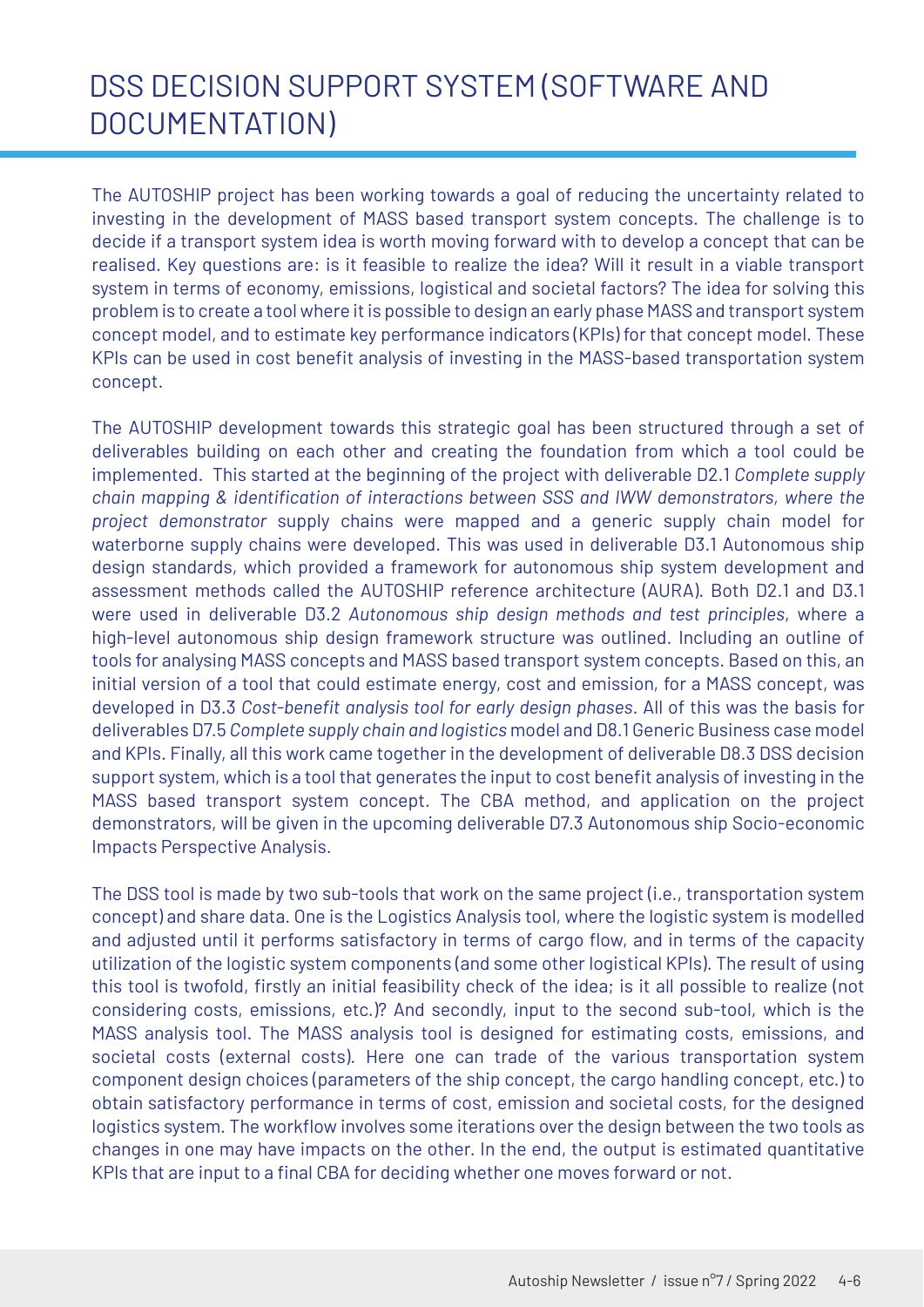The DSS tool development has now reached a point where SINTEF is ready to demonstrate the tool. The first demonstration will be to the project partners and the European Commission on the 31st of May. Then, it will be presented at a Norwegian Forum for Autonomous Ships seminar the first week of June, and to the AUTOSHIP Strategic Advisory Committee the second week of June.

### NEW PUBLICATIONS

#### **Journal publications**

[• Bolbot V, Theotokatos G, Wennersberg L A. \(2022\) A novel method for identification of hazard](https://www.cambridge.org/core/journals/journal-of-navigation/article/method-to-identify-and-rank-objects-and-hazardous-interactions-affecting-autonomous-ships-navigation/4CC173235C962C787DE935E9CC4EFE93)ous interactions for the autonomous navigation system on ships. Journal of Navigation. Online 2/5/2022.

• Bolbot V, Gkerekos C, Theotokatos G, Boulougouris E. (2022) Automatic traffic scenarios gen[eration for autonomous ships collision avoidance system testing. Ocean Engineering. 254; 15](https://doi.org/10.1016/j.oceaneng.2022.111309)  June 2022, 111309.

• Molica Colella, M (2022) [Autonomous shipping initiative for European waters](https://www.autoship-project.eu/wp-content/uploads/2022/01/AUTOSHIP-article.pdf), The Project Repository Journal, Online January 2022.

#### **Publications in international conferences proceedings**

• Theotokatos G, Bolbot V, Lee P, Wennersberg L A, Nordahl H. (2022) Key performance indicators for autonomous ships characterisation. The International Maritime and Port Technology and Development Conference (MTEC) & The 4th International Conference on Maritime Autonomous Surface Ships (ICMASS) 6-7 April 2022

#### **Presentations in international conferences**

• Lee P, Theotokatos G, Boulougouris E (2022) Autonomous Collision Avoidance Control Using Deep Reinforcement Learning for Maritime Autonomous Surface Ships. The International Maritime and Port Technology and Development Conference (MTEC) & The 4th International Conference on Maritime Autonomous Surface Ships (ICMASS) 6-7 April 2022